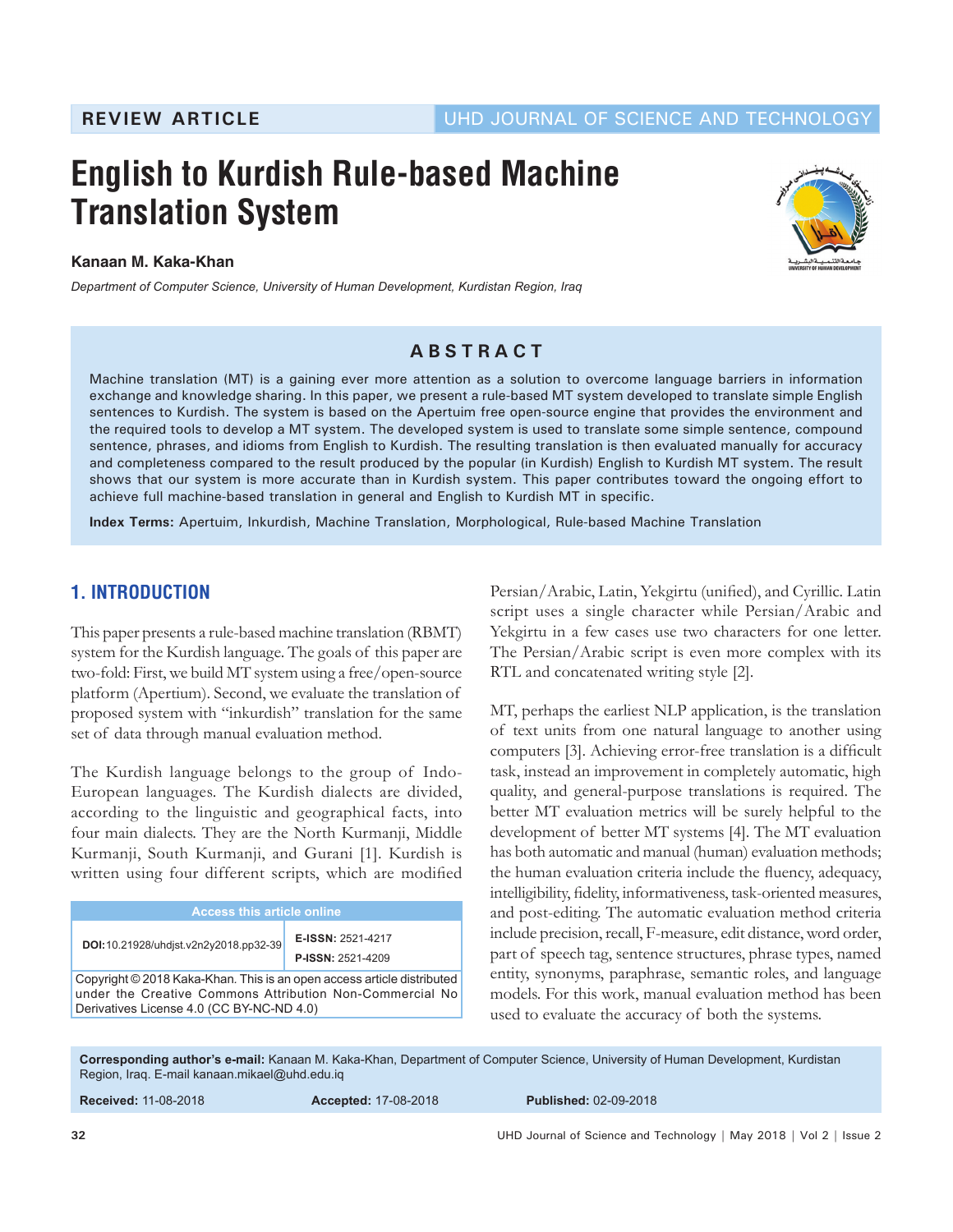We have used a platform called Apertium; Apertuim defines itself as a free/open-source MT platform, initially aimed at related-language pairs but expanded to deal with more divergent language pairs and provide a languageindependent MT engine and tools to manage the linguistic data [5].

Apertium originated as one of the MT engines in the project OpenTrad, which was funded by the Spanish government and developed by the Transducens research group at the Universitat d' Alacanat. At present, Apertium has released 40 stable language pairs. Being an open-source project, Apertium provides tools for potential developers to build their own language pair and contribute to the project. Although Translators without Borders (TWB) claimed that they have developed offline MT engines for Sorani and Kurmanji, specifically for translating content for refugees using apertium, their work had not been published academically. Although Apertium was founded initially to provide an English/Catalan converter, it can also be used to right to left languages with more efforts specifically in creating transfer rules.

The rest of this paper is organized in the following way: Next, we present MT survey in Section 2. We describe methodology in Section 3. We then show and explain the results in Section 4, followed by the conclusion in the last section.

# **2. MT SURVEY**

#### **2.1. General MT Survey**

A very early MT system returned to 1950s [6]. The development of computer with high storage and performance in one side and availability of bilingual and multilingual corpora in other side led to gain rapid MT development since the 1990s [7]. In 1993, IBM Watson research group did many important achievements in MT areas such as designing five statistical MT models and the techniques to estimate the model parameters using bilingual corpora [8]. In 2003, Franz Josef presented minimum error rate training for statistical MT systems [9] and Koehn *et al*. proposed statistical RBMT model [10]; in 2005, Koehn and Monz presented a shared task of building statistical MT systems for four European languages [11], and David Chiang proposed a hierarchical phrase-based SMT model that is learned from a bitext without syntactic information [12]; Menezes *et al*. used global reordering and dependency tree to build English-to-Spanish statistical MT in 2006 [13]. In 2007, Koehn *et al*. did a great achievement which was developing Moses, an open-source SMT software

toolkit [14]; at the same time, in the sake of improving word alignment and language model quality among different languages, Hwang *et al*. team utilized the shallow linguistic knowledge [15]; Sa´nchez-Mart´inez and Forcada described an unsupervised method for the automatic inference of structural transfer rules for a shallow-transfer MT system in 2009 [16]. In 2011, Khalilov and Fonollosa designed a new syntax-based reordering technique to determine the problem of word ordering [17].

Deep learning fast development played a great roles in MT research evolving from conventional models to examplebased models by Nirenburg in 1989 [18], statistical models by Carl and Way in 2003 [19], hybrid models by Koehn and Knight in 2009 [20], and recent years' Neural models by Bahdanau *et al*. in 2014 [21].

Neural MT (NMT) is a recently hot topic that leads the automatic translation to be worked in a very different direction with the traditional phrase-based SMT methods. In traditional model, the different MT components are training separately, while the NMT components are training jointly by utilizing artificial neural network to increase the translation performance through two step recurrent neural network of encoder and decoder [21]-[23].

# **2.2. Kurdish MT Survey**

Unfortunately, few efforts have been done for Kurdish MT yet. In 2011, Safeen Ghafour proposed a project called Speeculate; Speekulate can be considered as a theoretical research, a multiuse translator [24]. In 2013, the first English to Kurdish (sorani) MT system has been released under the name "inkurdish" for translating English text to Kurdish language [25]. In 2016, Google translate has added support for 13 new languages including Kurdish (Kurmanji dialect) language, bringing the total number of supported tongues to 10 [26]. TWB has developed offline MT engines for Sorani and Kurmanji, specifically for translating content for refugees [27]; in 2017, Kanaan and Fatima have evaluated "inkurdish" MT system using different automatic evaluation metrics in the sake of touching the weaknesses of "inkurdish" MT system [28]; Hassani suggested a method for MT among two Kurdish dialects (Kurmanji and Sorani) using bidialectal dictionaries, and his result showed that the translated texts are in 71% and 79% of cases rated as understandable for Kurmanji and Sorani, respectively. They are rated as slightly understandable in 29% of cases for Kurmanji and 21% for Sorani [2].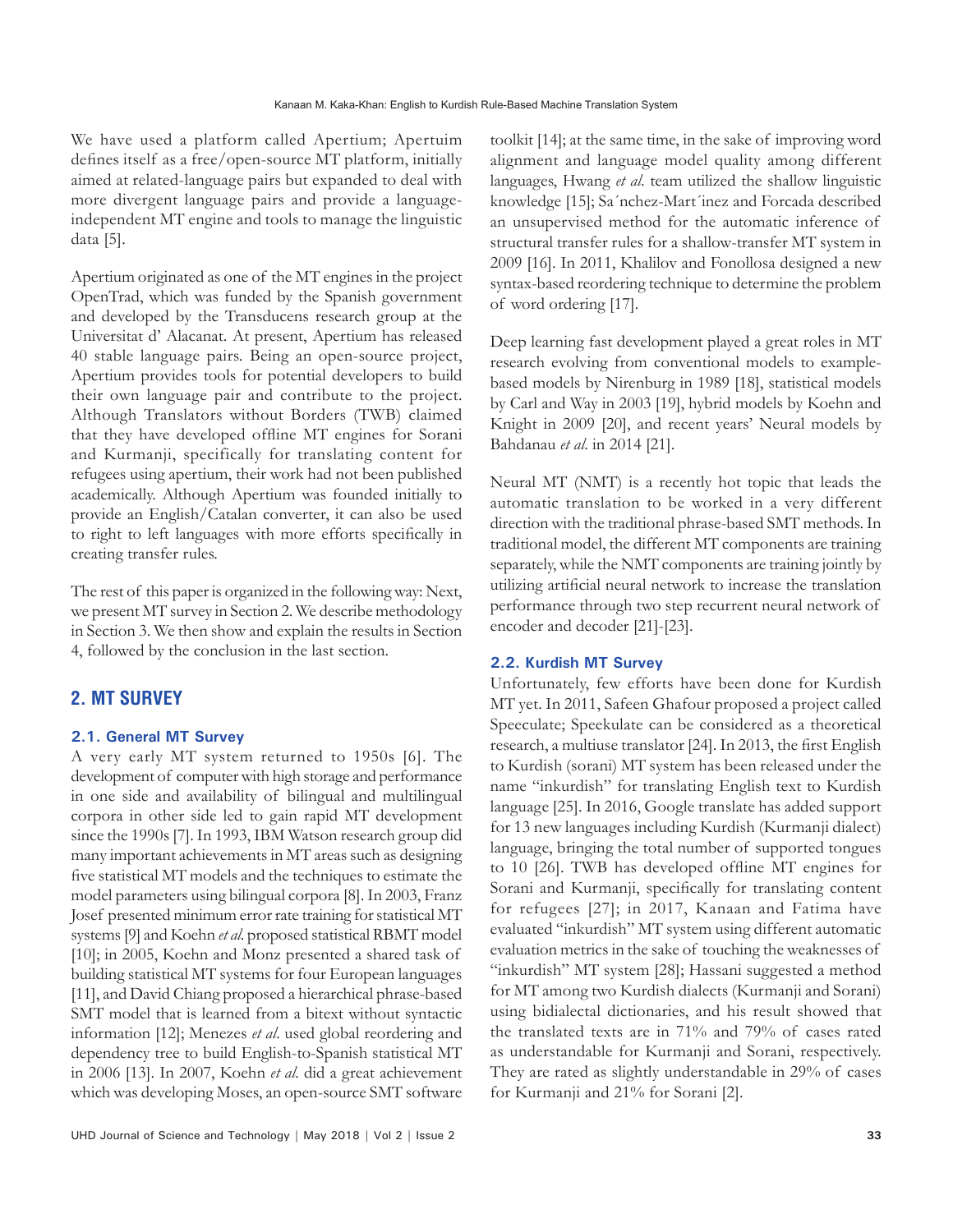# **3. METHODOLOGY**

The nature of language and availability of resources play important roles in selecting MT approach. Fig. 1 describes the four different categories of machine translation approaches.

### **3.1. Direct Translation**

Direct translation involves a word-by-word translation approach. No intermediate representation is produced.

# **3.2. Rule-based Translation**

RBMT systems parse the source text and produce an intermediate representation. The target language text is generated from the intermediate representation.

# **3.3. Corpus-based Translation**

The advantages of this approach are that they are fully automatic and require less human labor. However, they require sentence-aligned parallel text for each language pair and cannot be used for language pairs, for which such corpora do not exist.

# **3.4. Knowledge-based Translation**

This kind of system is concerted around "Concept" lexicon representation a domain.

Rule-based approach has been chosen for this proposed system; reasons to choose a rule-based instead of a statistic system depend on the unavailability of sufficiently large corpora [29]; we use a RBMT which is suitable for languages, for which there are very little data [27]; despite being spoken by about 30 million people in different countries, Kurdish is among less-resourced languages [2]. Hence, RBMT is a suitable choice for Kurdish MT. RBMT models transform the input structure to produce a representation which matches the target language rules, and it has three components (Fig. 2): Analysis, to produce the structure of source language; transfer, to transfer the representation of source language to representation of a target language; and generation, using target level structure to generate target language text.

After completing the prototype of the system, 500 different random data sets (simple sentence, complex sentence, proverbs, idioms, and phrases) have been given to both systems. Then, the output of both systems has been given to an annotator (English specialist - Kurdish native), to evaluate the results through manual evaluation method. The aim of the evaluation is to determine the translation accuracy for both systems in both meaning and grammar correctness. The evaluation has been designed into 5 categories, from score 5–1: Highly accurate, the translation is very near to the reference, it conveys the content of the input sentence, and no post editing is required; accurate, the translation conveys the content of the input sentence, and little post-editing



**Fig. 1.** Machine translation approaches [1].



**Fig. 2.** Rule-based (transfer-based) machine translation diagram [2].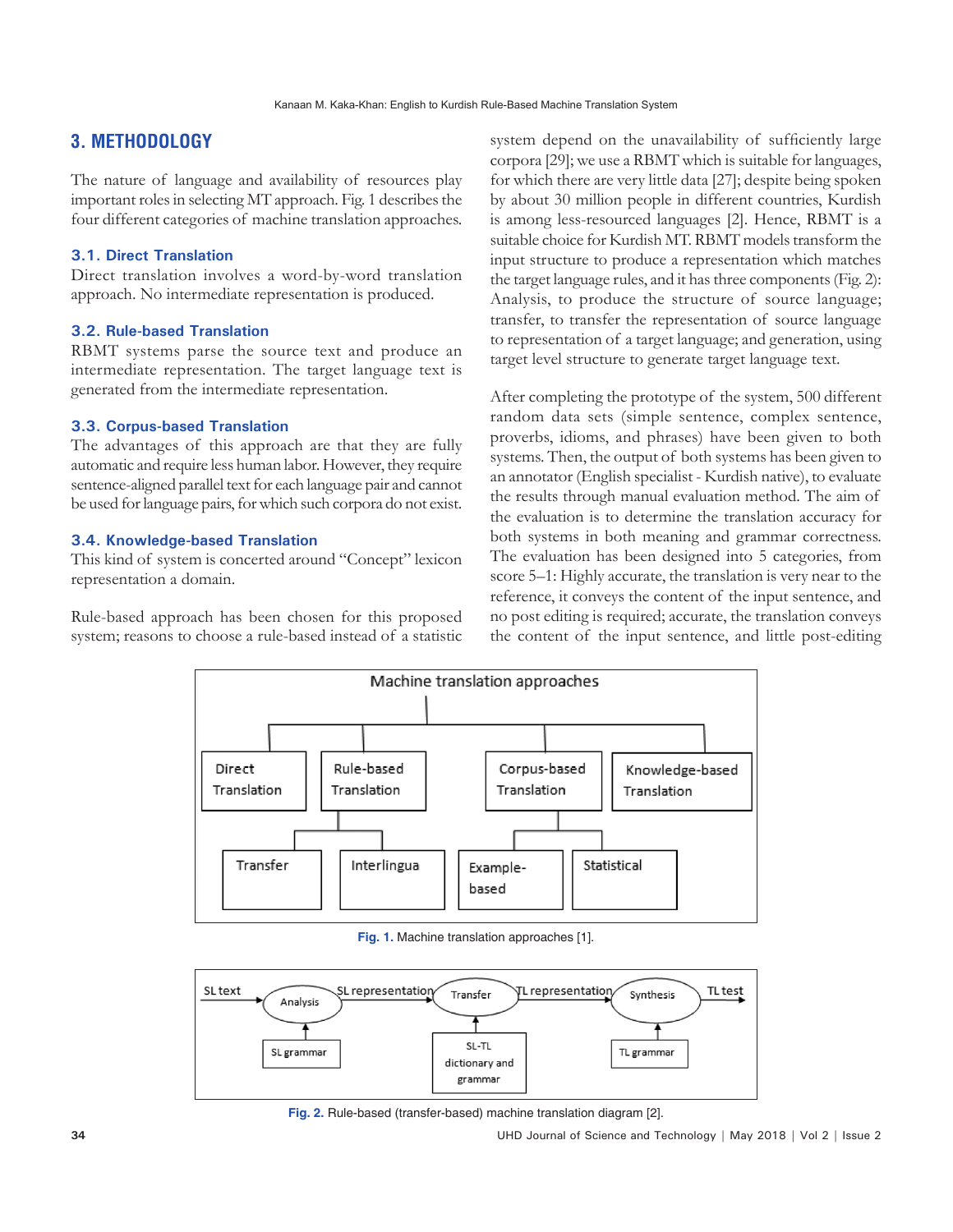is required; fairly accurate, while the translation generally conveys the meaning of the input sentence, it suffers from word order problems or tense or un-translated words; poorly accurate, while the translation somehow conveys the meaning of the input sentence, it does not convey the input sentence content accurately; and completely inaccurate, the content of the input sentence is not conveyed at all by the translation, and it just give the translation of the words individually.

# **4. PROPOSED SYSTEM CONFIGURATION**

Our system basically works on dictionaries and transfer rules, and at a basic level, we maintain three main dictionaries:

- 1. Kurdish morphological dictionary: This file describes the rules of how words in Kurdish language are inflected, and its named: Apertium-kur.kur.dix
- 2. English morphological dictionary: This file describes the rules of how words in English language are inflected, and its named: Apertium-eng.eng.dix
- 3. Bilingual Dictionary: This file describes correspondences between words and symbols in Kurdish and English languages, and its named: Apertium-kur-eng.kur-eng.dix.

We maintain files for transfer rules in the two languages. The rules govern the words reordering in target language, the file is:

• English to Kurdish language transfer rules: This file contains rules govern how English will be changed into Kurdish language, its named: Apertium-eng-kur.kur-eng.t1x.

In spite of the possibility of translating Kurdish to English texts, we just present English to Kurdish translation in this work.

#### **4.1. Terms Used in the System**

Before creating the dictionaries and rules, some related terms would be explained briefly. The first term is lemma: Lemma is the form of word which is stripped of any grammatical information, for example book is the lemma of (booked, booking, etc.,) and be is the lemma of was. The second term is symbol: A grammatical label for example singular and plural names, first person and present indicative, etc. Tags are used for symbols,  $\leq n$  for noun,  $\leq p$  for plural, etc. paradigm is the another related term which refers to inflection of a particular group of words, for example happy, happ (y, ier, iest), instead of storing a lot of the same thing, We can simply store one, and then we say the second inflects like the first, for example "shy, inflects like happy". Paradigms are defined in  $\epsilon$  and tags, and used in  $\epsilon$  par $>$  tags.

**4.2. Basic Tags in Kurdish and English Dictionaries**

 $\langle$ Dictionary $\rangle$   $\langle$ dictionary $\rangle$  tag is the start and end point which contains the other all tags within xml file. <Alphabet><alphabet/> tag defines the set of letters that will be used in the dictionary.

<alphabet>ABCDEFGHIJKLMNOPQRSTUVWXY Zabcdefghijklmnopqrstuvwxyz<alphabet/> for English dictionary.

 ر د خ ح چ ج ت پ ب ا ـئ <alphabet<  $\mathbb{C}$ ی ی وو ۆ و ه ـه ن م ڵ ل گ ک ق ڤ ف غ ع ش س ژ ز ر $\mathrm{alpha bet} /\!>$ for Kurdish dictionary.

Symbol definitions: The symbols name can be written out in full or in abbreviate, for example, noun (n) in singular (sg) and plural (pl) (Fig. 3).

Then, we define a section  $\leq$  section $\geq$  section $\geq$  for the paradigms <pardefs><pardefs/> (Fig. 4).

This is the basic skeleton for the morphological dictionaries, then the words will be entered through the entries,  $\langle e \rangle \langle p \rangle \langle 1/ \rangle \langle r \rangle \langle s \ n = "n" / \rangle \langle s \ n = "sg" / \rangle \langle r \rangle \langle r \rangle$ 



**Fig. 3.** Tags used for symbols.

| xml version="1.0" encoding="UTF-8?            |
|-----------------------------------------------|
| <dictionary></dictionary>                     |
| <sdefs></sdefs>                               |
| <sdef n="/n"></sdef>                          |
| <sdef sg="sg"></sdef>                         |
| <sdef pl="pl"></sdef>                         |
| <sdefs></sdefs>                               |
| <pardefs></pardefs>                           |
| <pardefs></pardefs> .                         |
| <section id="main" type="standard"></section> |
| <section></section>                           |
| <dictionary></dictionary>                     |

**Fig. 4.** Skeleton for morphological dictionary.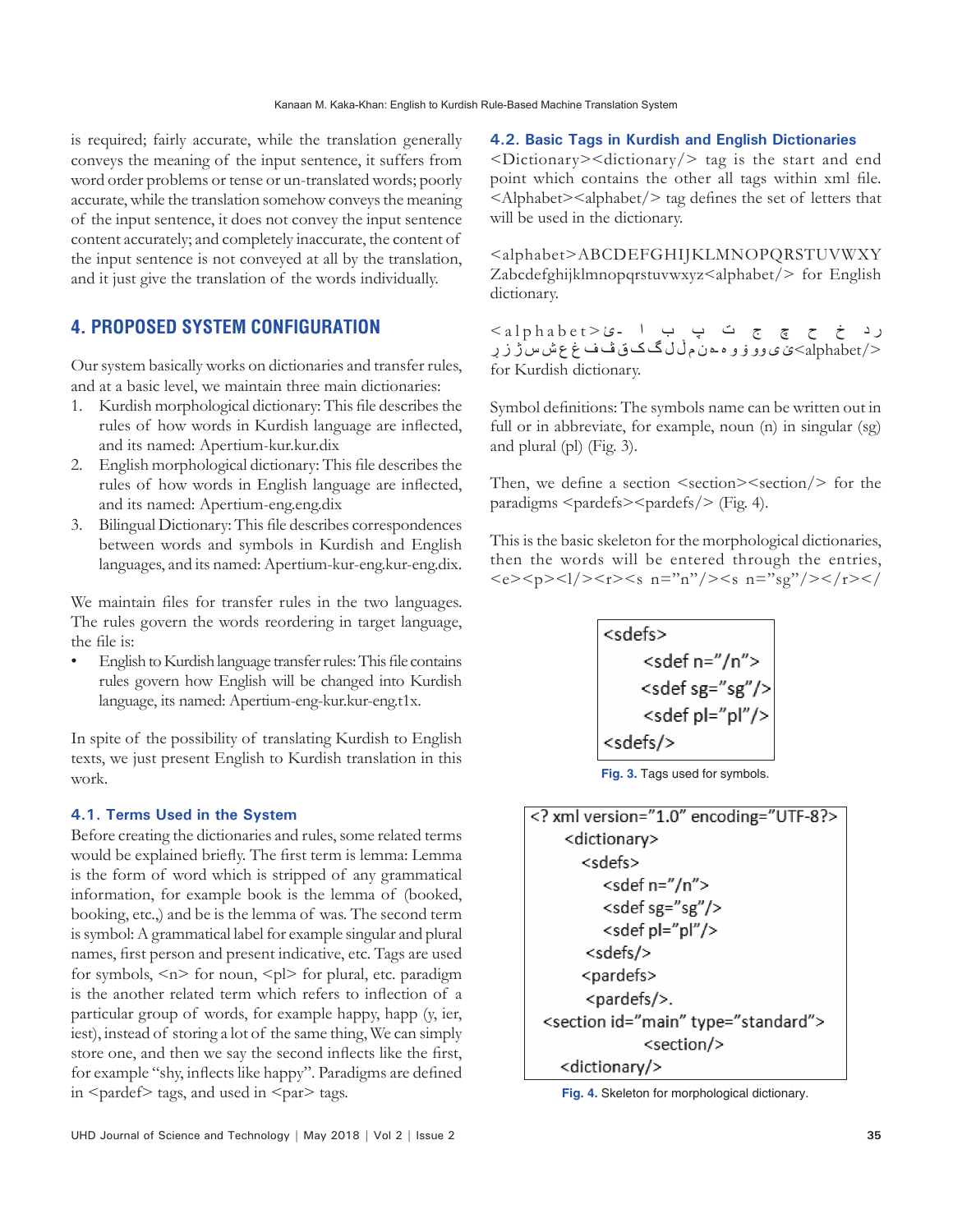$p$  >  $\lt$ /e >, here e for entry, p for pair, l for left, and r for right. Compiling entries left to right lead to produce analyses from words and from right to left leads to produces words from analyses. The final step is compiling and run the dictionary. Both English (apertium-eng.eng.dix) and Kurdish (apertiumkur.kur.dix) morphological dictionaries would be created in the same manner.

### **4.3. Bilingual Dictionary**

This describes mappings between words, the basic skeleton is the same as monolingual dictionary, but we need to add an entry to translate between the two words:

<e><p><l>university<s n="n"/><l/><r> ۆکناز> s  $n = \frac{m''}{8}$  /></p>>>/p></e>. We compile the bilingual dictionary left to right to produce the Kurdish→ English dictionary and right to left to produce the English  $\rightarrow$ Kurdish dictionary.

#### **4.4. Transfer Rules**

It contains rules to govern how English will be changed into Kurdish language, and the basic skeleton of the transfer rules is shown here (Fig. 5).

<rule> tag defines a rule. <pattern> tag means: "Apply this rule, if this pattern is found" (Here the pattern consists of a single noun defined by the category item nom). Patterns are matched in a longest-match first. The pattern matched and rule executed would be the first one. For each pattern, there is an associated action, which produces an associated output, out. The output is a lexical unit (lu). The  $\langle$ clip $\rangle$  tag allows a user to select and manipulate attributes and parts of the source language (side="sl") or target language (side="tl") lexical item. Transfer rules file need to be compiled and tested.

# **5. RESULTS AND DISCUSSIONS**

After completing the prototype of the proposed system, it would be tested against different sets of data; first, we test it against individual words, and then simple sentence, complex sentences, phrases, proverbs, and idioms, some examples are shown in Fig. 6.

Fig. 6 shows a random sample of data translated by our proposed system; we tried to maintain a rich corpus that involves vast numbers of individual words, phrases, idioms, proverbs, etc., in order not to have un translated words in the output.

The second part of this work will be evaluation between the proposed system's results with "inkurdish" MT system

| <rule></rule>                                |
|----------------------------------------------|
| <pattern></pattern>                          |
| <pattern-item n="nom"></pattern-item>        |
|                                              |
| <action></action>                            |
| <out></out>                                  |
| <lu></lu>                                    |
| <clip part="lem" pos="1" side="tl"></clip>   |
| <clip part="a_nom" pos="1" side="tl"></clip> |
| <clip part="nbr" pos="1" side="tl"></clip>   |
|                                              |
|                                              |
|                                              |
|                                              |

**Fig. 5.** Skeleton for transfer rules.

| \$ echo "University"   It-proc kur-eng.automorf.bin                               |
|-----------------------------------------------------------------------------------|
| زانكة ^ :Output                                                                   |
| \$ echo "bird"   It-proc kur-eng.automorf.bin                                     |
| بالْنده ^ :Output                                                                 |
| \$ echo "white color"   It-proc kur-eng.automorf.bin                              |
| رەنگى سىي ^ :Output                                                               |
| \$ echo "He ate an apple"   It-proc kur-eng.automorf.bin                          |
| ئەو سێونکى خوارد ^ :Output                                                        |
| \$ echo "he went to play football"   It-proc kur-eng.automorf.bin                 |
| ئەو رۆشت يارى تۆپى پى بكات ^:Output                                               |
| \$ echo "she bought a new dress"   It-proc kur-eng.automorf.bin                   |
| ئەو كراسٽكى تازەي كرى   ^:Output                                                  |
| \$ echo "while she was watching the movie, the power switched off"   It-proc kur- |
| eng.automorf.bin                                                                  |
| کاتئک تەماشای فیلمەکەی دەکرد، کارەبا کوژاپەوە ^ :Output                           |
| \$ echo "saving for a rainy day"   It-proc kur-eng.automorf.bin                   |
| مائی سپی بۆ رۆژی رەش ^ :Output                                                    |
| \$ echo "what glitters is not gold"   It-proc kur-eng.automorf.bin                |
| ئەوەي بىرەوشتتەوە ئاٽتون نىه ^ :Output                                            |
|                                                                                   |

**Fig. 6.** Samples of proposed system translation.

results for the same set of data using manual evaluation method. Table 1 shows a sample of data translated by both systems. Inkurdish non-sense output with paragraphs and long texts obliged us to be satisfied at basic level (simple and compound sentence, idioms, proverbs, and phrases) evaluation; the sample contains a couple of random examples of each data set. The evaluation made by a neutral annotator (Kurdish native which is English specialist) according to the five categories has been defined before.

Detailed explanation of both computational and linguistics issues is out of our main aim, and we focused on accuracy differences between both systems, plus touching some general translation issues found during experimenting the data sets. Inkurdish MT system suffers severely from some issues, it is unable to link verbs to objects in sentences, and in spite of having all different meaning for a specific verb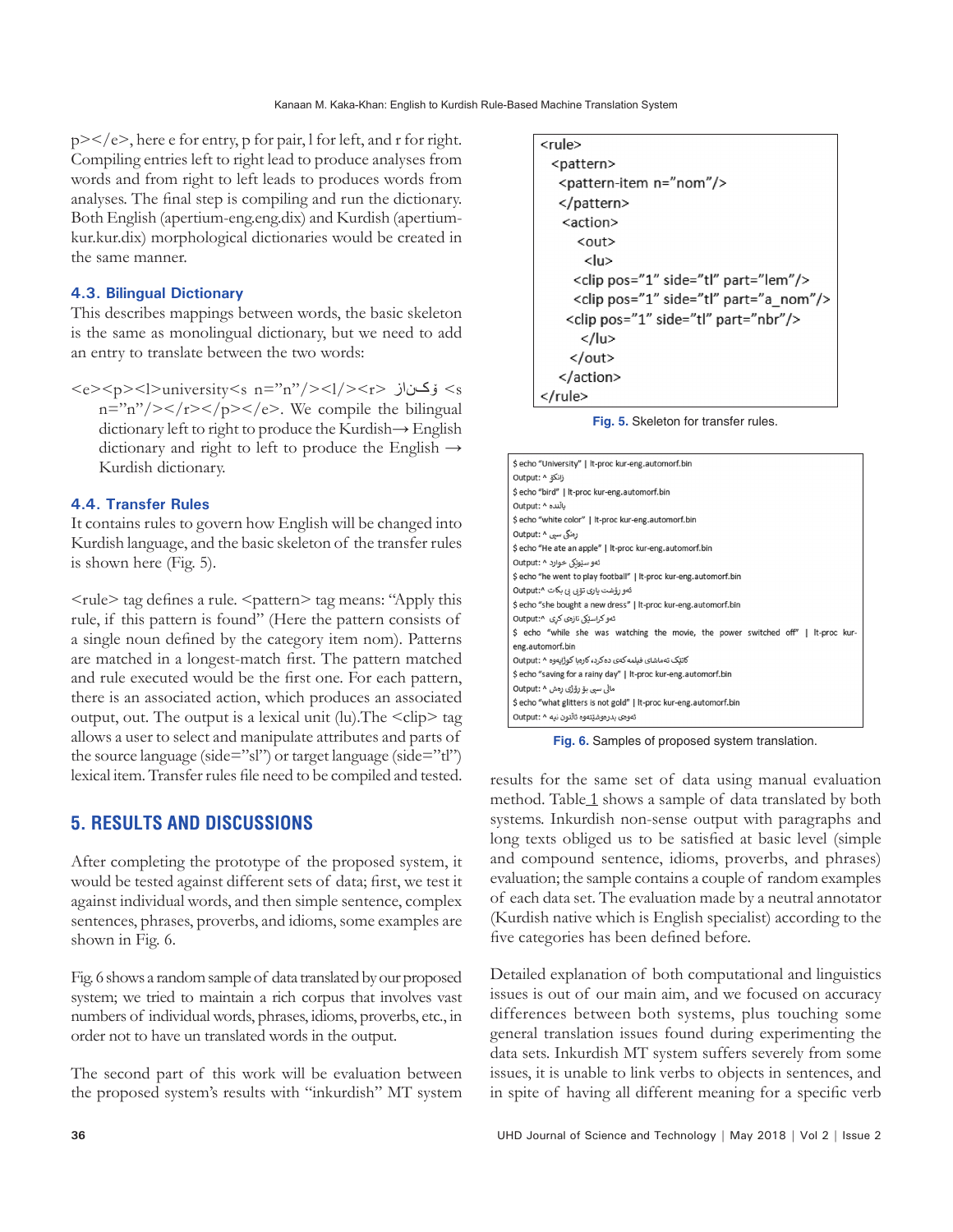Kanaan M. Kaka-Khan: English to Kurdish Rule-Based Machine Translation System

| Sample of data sets with their translations |                                                            |                                                                        |                                                                            |  |  |
|---------------------------------------------|------------------------------------------------------------|------------------------------------------------------------------------|----------------------------------------------------------------------------|--|--|
| <b>Dataset</b>                              | Source text                                                | <b>Inkurdish translation</b>                                           | <b>Proposed system translation</b>                                         |  |  |
| Simple sentence<br>Evaluation               | I go to university                                         | ۆكىناز ۆب مۆرەد نم                                                     | وكــناز وب مۆرەئ نم                                                        |  |  |
|                                             | The kids are playing in the backyard                       | ِ هٰذهداي كَاب هل نهكهد ي راي ناكملْ ادنم                              | ى،چخاب مل ن،ك،د ىر اى ناك،لاادنم<br>ِ هو هٽش ب                             |  |  |
| Evaluation                                  |                                                            |                                                                        |                                                                            |  |  |
| Complex sentence                            | I have been playing football since I<br>am 6 years old     | ٦ منء ي،ت،ومل ين،يب،د ڵوَرِر مِيْپ يپوٽ نِم<br>ن ال اس                 | ى مت مو مل م مك مئ ى بوت ى راى ن م<br>نالاس ٦ من ممات                      |  |  |
| Evaluation                                  |                                                            |                                                                        |                                                                            |  |  |
|                                             | While he was watching the movie, the<br>power switched off | ،در كءد اشام مت ى هك مصلف و مئ ى متاك و مل<br>ِ مو مىدن\ژوك ان وت      | یاشام،ت (مکمروک)و مئ ی،تاک و مل<br>اب در اک ی و ز مت ،در ک دد ی مک ممل ی ف |  |  |
|                                             |                                                            |                                                                        | ەو ەي(ژوك                                                                  |  |  |
| Evaluation                                  |                                                            |                                                                        |                                                                            |  |  |
| proverbs                                    | Better late than never                                     | زيگرهه مل گن هرد رئش اب                                                | ن تش،گەن ەل ن تش،گ گىن ر<br>ەر ئىش اب                                      |  |  |
| Evaluation                                  |                                                            |                                                                        |                                                                            |  |  |
| Evaluation                                  | Actions speak louder than words                            | ِ مِشْ و مِلْ نِ مِكْ هِ مِسْقِ رِ سَرْ رِ مِبْ يِكْـِنْ هِ رِ اِكْ    | مس قکمن متر مش رادر ک                                                      |  |  |
| Idioms                                      | The English test was a piece of cake                       | ىكى يىمچراپ ىز يىلگىنىئ ى مومندركىي قات<br>و و ب كى ك                  | ر ۆز ئرىلگىن ئى ئى مورىندرك ئىقات<br>ووب ناسائ                             |  |  |
| Evaluation                                  |                                                            |                                                                        |                                                                            |  |  |
|                                             | You can kill two birds with one stone                      | ڵۥڲؙۜۜۜۜۜۜۿڵ ت۞ۣڙوڬب مدنڵاب وود تيناوت،د و٘ت<br>در مب كءى              | وو د در مب کءی مب ت ین او تءئ و ت<br>ِتَىَرْ وكب مدنلْاب                   |  |  |
| Evaluation                                  |                                                            |                                                                        |                                                                            |  |  |
| phrases<br>Evaluation                       | Thanks I am pretty good                                    | مشاب كءيءدار ات نم ساپوس                                               | مشاب رۆز نىم ساپوس                                                         |  |  |
|                                             | We could have dinner at MacDonald.<br>How does that sound? | دل،نوردك،م مل ناميناوت وي ش نيوفيب ممينيّ<br>؟ن اك د مگـن.د و مئ نوْ چ | دل انودك ام مل ويخش نيمن او تءئ مويزئ<br>؟هگـــن٥د و هئ هنوَ چ ،ن٤قرخب     |  |  |
| Evaluation                                  |                                                            |                                                                        |                                                                            |  |  |

| <b>TABLE 1</b> |                                             |  |  |  |
|----------------|---------------------------------------------|--|--|--|
|                | Sample of data sets with their translations |  |  |  |

in the corpus, it failures to bring the correct meaning of the verb according to its position in the sentence; it translated the verb "play" in "He went to play football before 1 h" example (Table 1) as ''ت تين ي ب هد لغور نيه اي تاك تاك تاكىد ى لور اي and this led to improper translation; the corpus of inkurdish suffers from lack of pre defined common English idioms and proverbs; it always gives literal translation for idioms and proverbs for example, it translated "Better late than never" proverb to 'رتشاب گنەرد ەل زیگرەه) 'Table 1) which is very literal and non-sense translation. Untranslated word is another issue for inkurdish system for example the word "backyard" has not been translated in "The kids are playing in the backyard" example (Table 1).

Table 2 shows the accuracy average for all different data sets of both systems, and the accuracy averages have been calculated through a simple formula: Average = summation of all individual scores/total number of samples. The results showed that our system is more accurate than inkurdish system for all data sets; both systems got high scores with "simple sentence" translation (3.12 and 3.56 of 5 for inkurdish and our system, respectively); inkurdish got the least score for idioms while our system for phrases (1.15 and

| Translation accuracy average for both systems |                                      |                                            |  |  |
|-----------------------------------------------|--------------------------------------|--------------------------------------------|--|--|
| <b>Dataset</b>                                | <b>Inkurdish</b><br>accuracy average | <b>Proposed system</b><br>accuracy average |  |  |
| Simple sentence                               | 3.12                                 | 3.56                                       |  |  |
| Complex sentence                              | 245                                  | 278                                        |  |  |
| proverbs                                      | 1 25                                 | 222                                        |  |  |
| Idioms                                        | 1.15                                 | 242                                        |  |  |
| Phrases                                       | 1.46                                 | 2 1 3                                      |  |  |

**TABLE 2**

2.13 of 5, respectively), this means that inkurdish needs to maintain large number of common English proverbs and idioms with their Kurdish equivalents while our system need to involve more English phrases.

In our previous work "Evaluation of inkurdish MT System," we addressed the issues of this MT system in details; hence, we tried to bridge the gaps of inkurdish system in our proposed system and this is the reason of clear differences between inkurdish accuracy average and proposed system accuracy average; the most common inkurish issue is lack of rich corpus specifically to deal with phrases, idioms, and proverbs (1.46, 1.15, and 1.25, respectively) (Table 2); during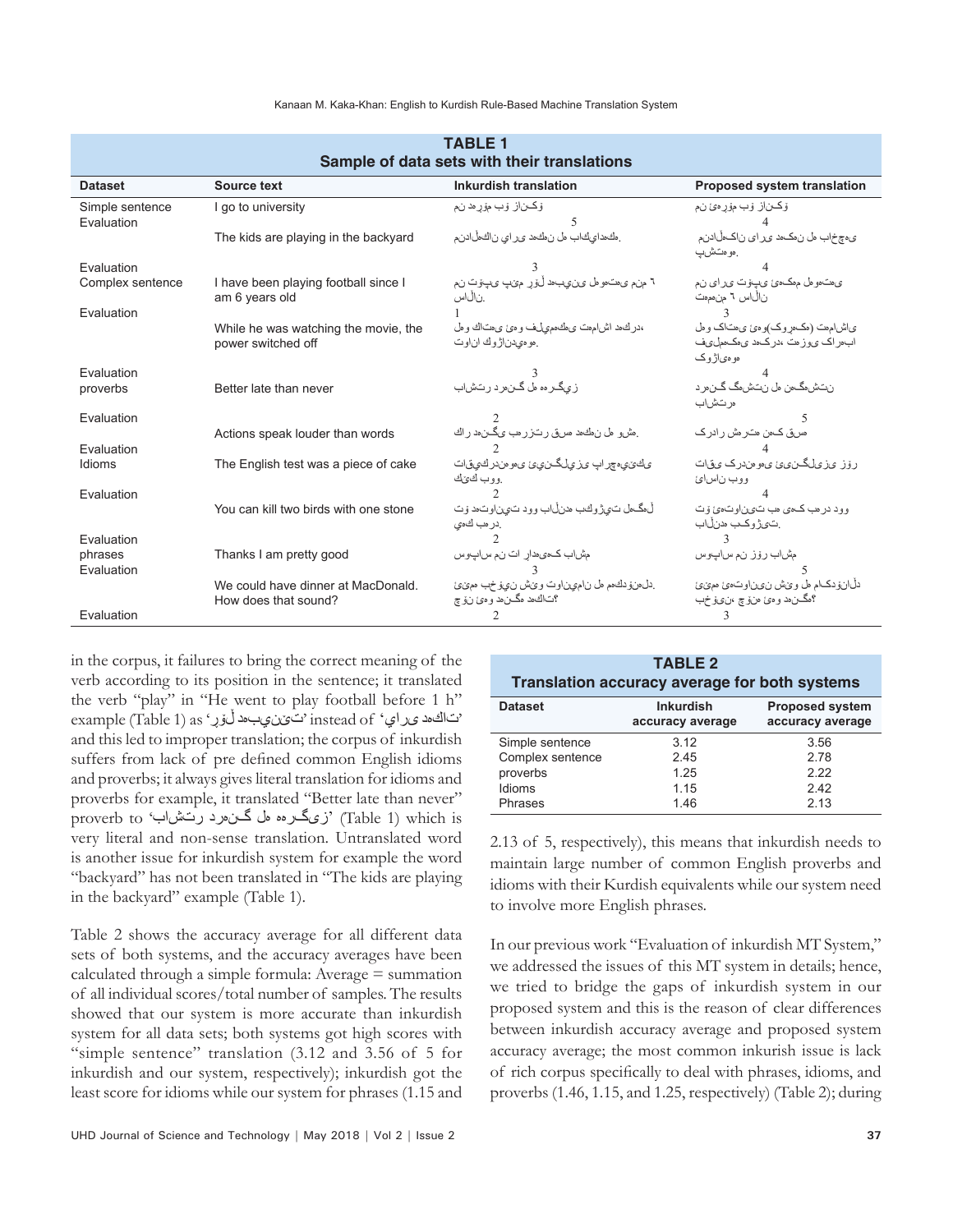experimenting the data with inkurdish, it did not translate even one idiom or proverb, and it gives a literal translation instead.

# **6. CONCLUSION**

MT remains to be one of the most challenging aspects of NLP. Despite the ongoing efforts to achieve full machinebased translation, little progress has been achieved; due to language structure and composition complexity. Open-source platforms have provided the environment and tools required to develop reliable MT systems, especially for language with poor resources such as Kurdish. We have presented a MT system to translate English to Kurdish developed using an open-source platform. The resulting translation is compared with the result generated by inkurdish popular English to Kurdish MT system. The result shows clear differences between inkurdish MT system and our MT system in terms of translation accuracy. The result also shows that RBMT and manual MT evaluation are suitable choices, for poorly resourced languages.

#### **Biography**

Kanaan M.Kaka-Khan is an associate professor in the Computer Science department at Human Development University, Sulaimaniya, Iraq. Born in Iraq 1982. Kanaan M.Khan had his bachelor degree in Computer Science from Sulaimaniya University and Master Degree in IT from BAM University, India. His research interest area include: Natural Language Processing, MT, Chatbot, and Information Security.

#### **REFERENCES**

- [1] F. H. Khorshid. Kurdish Language and the Geographical Distribution of its Dialects. Ishbeelia Press, Baghdad, 1983.
- [2] H. Hassani. Kurdish Interdialect Machine Translation*. in Proc of the fourth Workshop on NLP for Similar Languages, Varieties and Dialects (VarDial),* 2017, pp. 63-72.
- [3] T. Siddiqui and U. S Tiwary. Natural Language Processing and Information Retrieval. Oxford University Press. Second Impression 2010, Oxford, 2010.
- [4] C. Liu, D. Dahlmeier and H. T. Ng. Better Evaluation Metrics Lead to Better Machine Translation, *in: Proc EMNLP,* 2011.
- [5] Apertuim. About Apertuim, 2018. Available: www.apertium.org/ index.eng.html?dir=eng-spa#translation. [Aug. 7, 2018].
- [6] W. Weaver. Translation. Machine Translation of Languages: Fourteen Essays. MIT Press, Cambridge, MA, 1955.
- [7] J. B. Marin˜o, R. E. Banchs, J. M. Crego, A. Gispert, P. Lambert, J. A. R. Fonollosa and M. R. Costa-jussa`. N-gram based machine translation. *Computational Linguistics,* vol. 32, no. 4, pp. 527-549, 2006.
- [8] P. F. Brown, V. J. D. Pietra, S. A. D. Pietra and R. L. Mercer.

The mathematics of statistical machine translation: Parameter estimation. *Computational Linguistics*, vol. 19, no. 2, pp. 263-311, 1993.

- [9] F. J. Och. Minimum error rate training for statistical machine translation. in *Proc. of ACL*, 2003.
- [10] P. Koehn, F. J. Och and D. Marcu. Statistical phrase-based translation. in *Proc. of the 2003 Conference of the North American Chapter of the Association for Computational Linguistics on Human Language Technology*, *Association for Computational Linguistics*. vol. 1, pp. 48-54, 2003.
- [11] P. Koehn and C. Monz. Shared task: Statistical machine translation between European languages. in *Proc. of the ACL Workshop on Building and Using Parallel Texts*, 2005.
- [12] D. Chiang. Ahierarchical phrase-based model for statistical machine translation. in *Proc. of the 43*rd *Annual Meeting of the Association for Computational Linguistics (ACL),* 2005, pp. 263-270.
- [13] A. Menezes, K. Toutanova and C. Quirk. Microsoft research treelet translation system: Naacl 2006 europarl evaluation. in *Proc. of WMT*, 2006.
- [14] P. Koehn, H. Hoang, A. Birch, C. Callison-Burch, M. Federico, N. Bertoldi, B. Cowan, W. Shen, C. Moran, R. Zens, C. J. Dyer, O. Bojar, A. Constantin and E. Herbst. Moses: Open source toolkit for statistical machine translation. in *Proc. of the 45*th *Annual Meeting of the ACL on Interactive Poster and Demonstration Sessions, Association for Computational Linguistics*, 2007b, pp. 177-180.
- [15] Y. S. Hwang, A. Finch and Y. Sasaki. Improving statistical machine translation using shallow linguistic knowledge. *Computer Speech and Language*, vol. 21, no. 2, pp. 350-372.
- [16] F. Sa'nchezMart'inez and M. L. Forcada. Inferring shallow-transfer machine translation rules from small parallel corpora. *Journal of Artificial Intelligence Research*, vol. 34, pp. 605-635, 2009.
- [17] M. Khalilov and J. A. R. Fonollosa. Syntax-based reordering for statistical machine translation. *Computer Speech and Language*, vol. 25, no. 4, 761-788, 2011.
- [18] S. Nirenburg. Knowledge based machine translation. *Machine Translation*, vol. 4, no. 1, pp. 5-24, 1989.
- [19] M. Carl and A. Way. Recent Advances in Example-Based Machine Translation. Kluwer Acadmic Publishers, Dordrecht/Boston/ London, 2003.
- [20] P. Koehn and K. Knight. Statistical Machine Translation, November 24. US Patent No. 7,624,005, 2009.
- [21] D. Bahdanau, K. Cho and Y. Bengio. Neural machine translation by jointly learning to align and translate. *CoRR*, vol. abs/1409.0473, p. 9, 2014.
- [22] K. H. Cho, B. van Merrienboer, D. Bahdanau and Y. Bengio. On the properties of neural machine translation: Encoder-decoder approaches. *CoRR*, vol. abs/1409.1259, p.15, 2014.
- [23] K. Wolk and K. Marasek. Neural-based machine translation for medical text domain. Based on European medicines agency leaflet texts. *Procedia Computer Science*, vol. 64, p. 2-9. 2015.
- [24] S. Ghafour. "Speeculate". 2011. Available: www.kurditgroup.org/ sites/default/files/speekulate\_0.pdf. [Aug. 4, 2018].
- [25] Inkurdish Translator. 2013. Available: www.inkurdish.com/. [Aug. 4, 2018].
- [26] Ekurd Daily-Editorial Staff. "Google Translate adds support for Kurdish language", 2016. Available: www.ekurd.net/googletranslate-kurdish-language-2016-02-18. [Aug. 4, 2018].
- [27] Translators Without Borders. "Translators without Borders